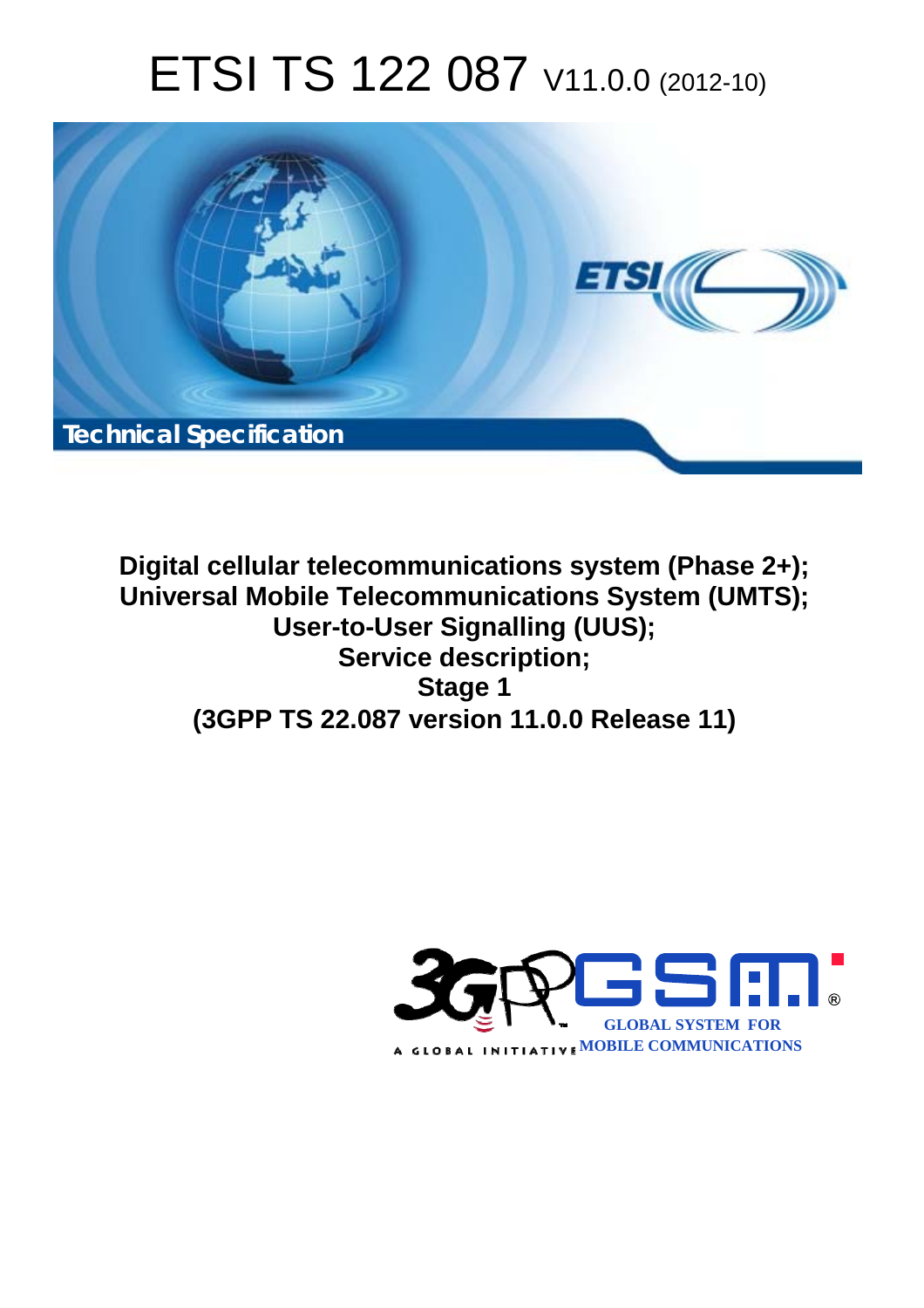Reference RTS/TSGS-0122087vb00

> Keywords GSM,UMTS

#### *ETSI*

#### 650 Route des Lucioles F-06921 Sophia Antipolis Cedex - FRANCE

Tel.: +33 4 92 94 42 00 Fax: +33 4 93 65 47 16

Siret N° 348 623 562 00017 - NAF 742 C Association à but non lucratif enregistrée à la Sous-Préfecture de Grasse (06) N° 7803/88

#### *Important notice*

Individual copies of the present document can be downloaded from: [http://www.etsi.org](http://www.etsi.org/)

The present document may be made available in more than one electronic version or in print. In any case of existing or perceived difference in contents between such versions, the reference version is the Portable Document Format (PDF). In case of dispute, the reference shall be the printing on ETSI printers of the PDF version kept on a specific network drive within ETSI Secretariat.

Users of the present document should be aware that the document may be subject to revision or change of status. Information on the current status of this and other ETSI documents is available at <http://portal.etsi.org/tb/status/status.asp>

If you find errors in the present document, please send your comment to one of the following services: [http://portal.etsi.org/chaircor/ETSI\\_support.asp](http://portal.etsi.org/chaircor/ETSI_support.asp)

#### *Copyright Notification*

No part may be reproduced except as authorized by written permission. The copyright and the foregoing restriction extend to reproduction in all media.

> © European Telecommunications Standards Institute 2012. All rights reserved.

DECT<sup>™</sup>, PLUGTESTS<sup>™</sup>, UMTS<sup>™</sup> and the ETSI logo are Trade Marks of ETSI registered for the benefit of its Members. **3GPP**TM and **LTE**™ are Trade Marks of ETSI registered for the benefit of its Members and of the 3GPP Organizational Partners.

**GSM**® and the GSM logo are Trade Marks registered and owned by the GSM Association.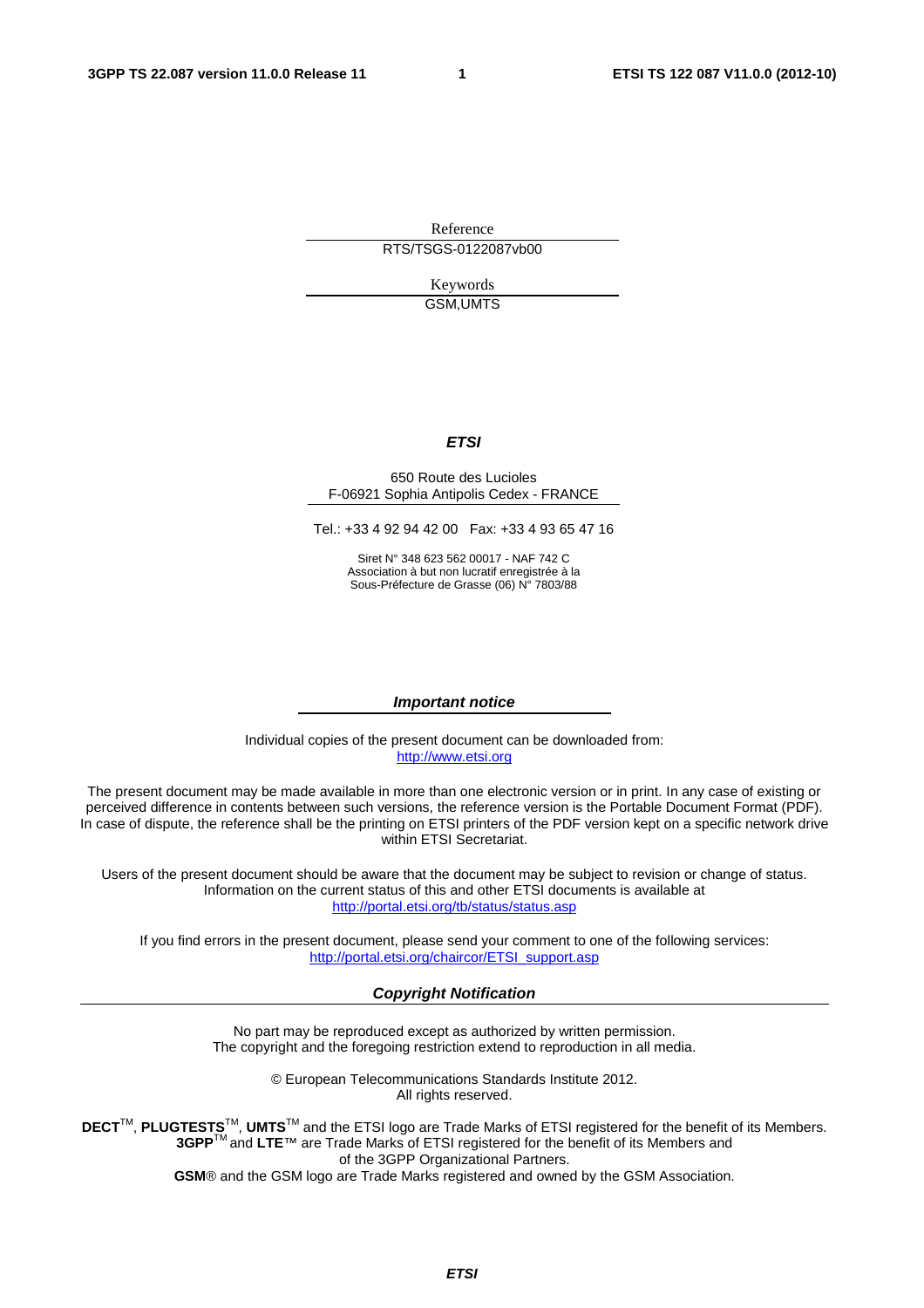## Intellectual Property Rights

IPRs essential or potentially essential to the present document may have been declared to ETSI. The information pertaining to these essential IPRs, if any, is publicly available for **ETSI members and non-members**, and can be found in ETSI SR 000 314: *"Intellectual Property Rights (IPRs); Essential, or potentially Essential, IPRs notified to ETSI in respect of ETSI standards"*, which is available from the ETSI Secretariat. Latest updates are available on the ETSI Web server ([http://ipr.etsi.org\)](http://webapp.etsi.org/IPR/home.asp).

Pursuant to the ETSI IPR Policy, no investigation, including IPR searches, has been carried out by ETSI. No guarantee can be given as to the existence of other IPRs not referenced in ETSI SR 000 314 (or the updates on the ETSI Web server) which are, or may be, or may become, essential to the present document.

## Foreword

This Technical Specification (TS) has been produced by ETSI 3rd Generation Partnership Project (3GPP).

The present document may refer to technical specifications or reports using their 3GPP identities, UMTS identities or GSM identities. These should be interpreted as being references to the corresponding ETSI deliverables.

The cross reference between GSM, UMTS, 3GPP and ETSI identities can be found under [http://webapp.etsi.org/key/queryform.asp.](http://webapp.etsi.org/key/queryform.asp)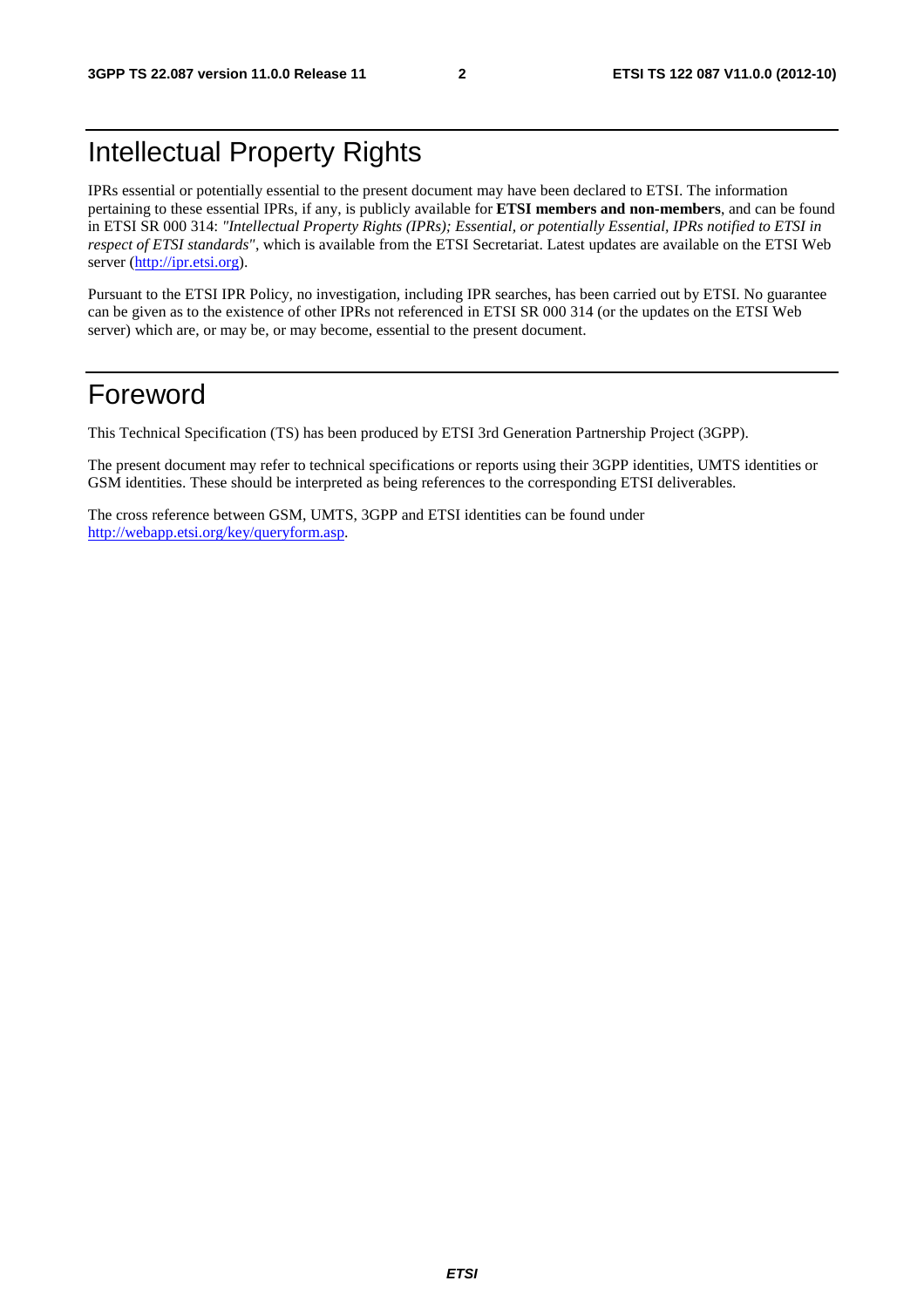$\mathbf{3}$ 

## Contents

| 1            |  |  |  |  |  |
|--------------|--|--|--|--|--|
| 2            |  |  |  |  |  |
| 3            |  |  |  |  |  |
| 3.1          |  |  |  |  |  |
| 3.2          |  |  |  |  |  |
| 4<br>4.1     |  |  |  |  |  |
| 4.2          |  |  |  |  |  |
| 5            |  |  |  |  |  |
| 5.1          |  |  |  |  |  |
| 5.2          |  |  |  |  |  |
| 5.3          |  |  |  |  |  |
| 5.4          |  |  |  |  |  |
| 5.5          |  |  |  |  |  |
| 5.6          |  |  |  |  |  |
| 5.7<br>5.7.1 |  |  |  |  |  |
| 5.7.1.1      |  |  |  |  |  |
| 5.7.1.2      |  |  |  |  |  |
| 5.7.1.3      |  |  |  |  |  |
| 5.7.1.4      |  |  |  |  |  |
| 5.7.2        |  |  |  |  |  |
| 5.7.2.1      |  |  |  |  |  |
| 5.7.2.2      |  |  |  |  |  |
| 5.7.2.3      |  |  |  |  |  |
| 5.7.2.4      |  |  |  |  |  |
| 6            |  |  |  |  |  |
| 6.1          |  |  |  |  |  |
| 6.2<br>6.3   |  |  |  |  |  |
| 6.3.1        |  |  |  |  |  |
| 6.3.2        |  |  |  |  |  |
|              |  |  |  |  |  |
| 7            |  |  |  |  |  |
| 7.1<br>7.2   |  |  |  |  |  |
| 7.3          |  |  |  |  |  |
| 7.4          |  |  |  |  |  |
| 7.5          |  |  |  |  |  |
| 7.6          |  |  |  |  |  |
| 7.7          |  |  |  |  |  |
| 7.8          |  |  |  |  |  |
| 7.9          |  |  |  |  |  |
| 7.10         |  |  |  |  |  |
| 7.11         |  |  |  |  |  |
| 7.12         |  |  |  |  |  |
| 7.13         |  |  |  |  |  |
| 7.14<br>7.15 |  |  |  |  |  |
|              |  |  |  |  |  |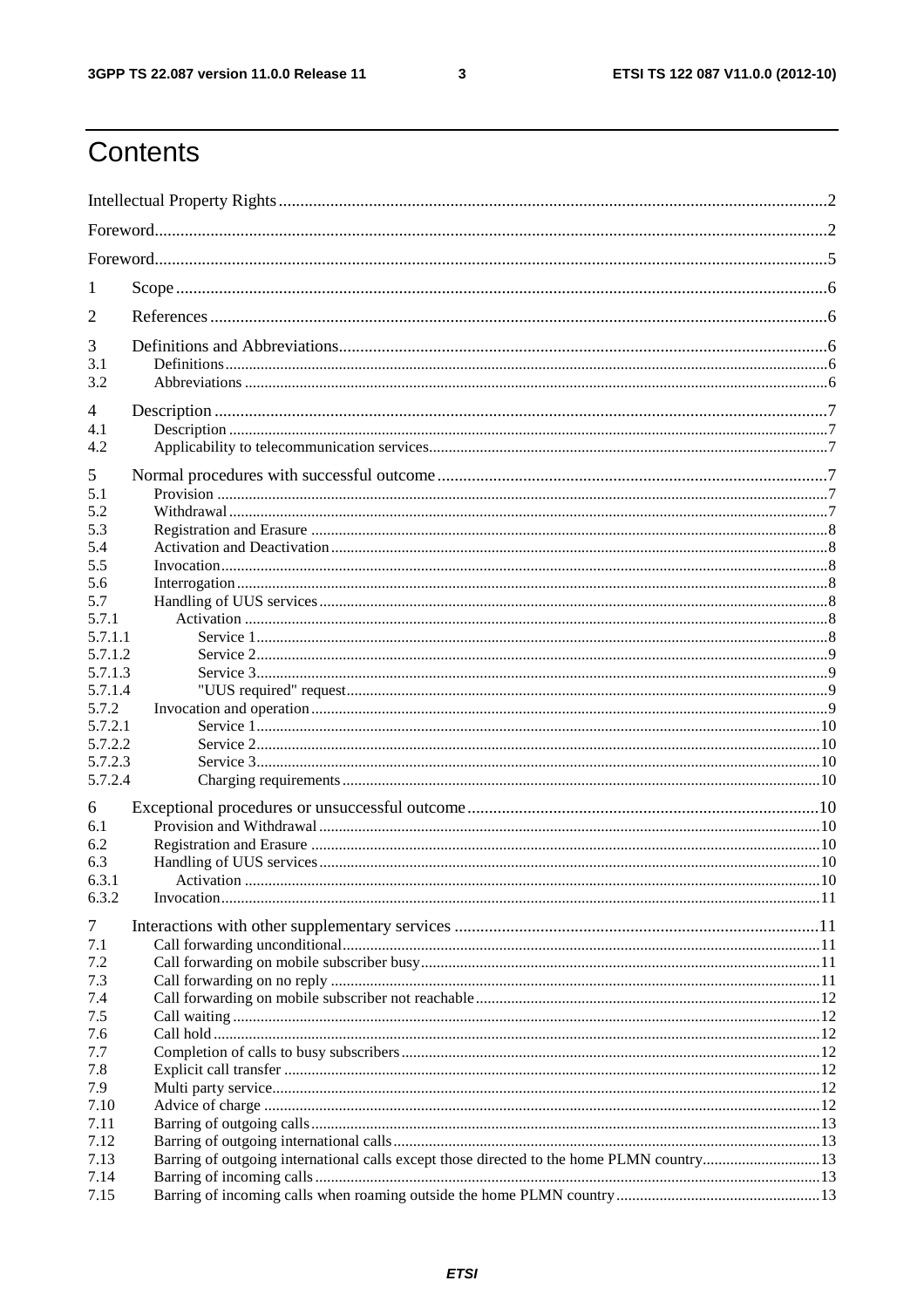$\overline{\mathbf{4}}$ 

| 8              |                        |                                                                |  |
|----------------|------------------------|----------------------------------------------------------------|--|
| 8.1            |                        |                                                                |  |
| 8.2            |                        |                                                                |  |
| $\overline{9}$ |                        |                                                                |  |
|                | Annex A (informative): | Deviations of the 3GPP UUS supplementary service from the ISDN |  |
|                |                        |                                                                |  |
|                |                        |                                                                |  |
|                |                        |                                                                |  |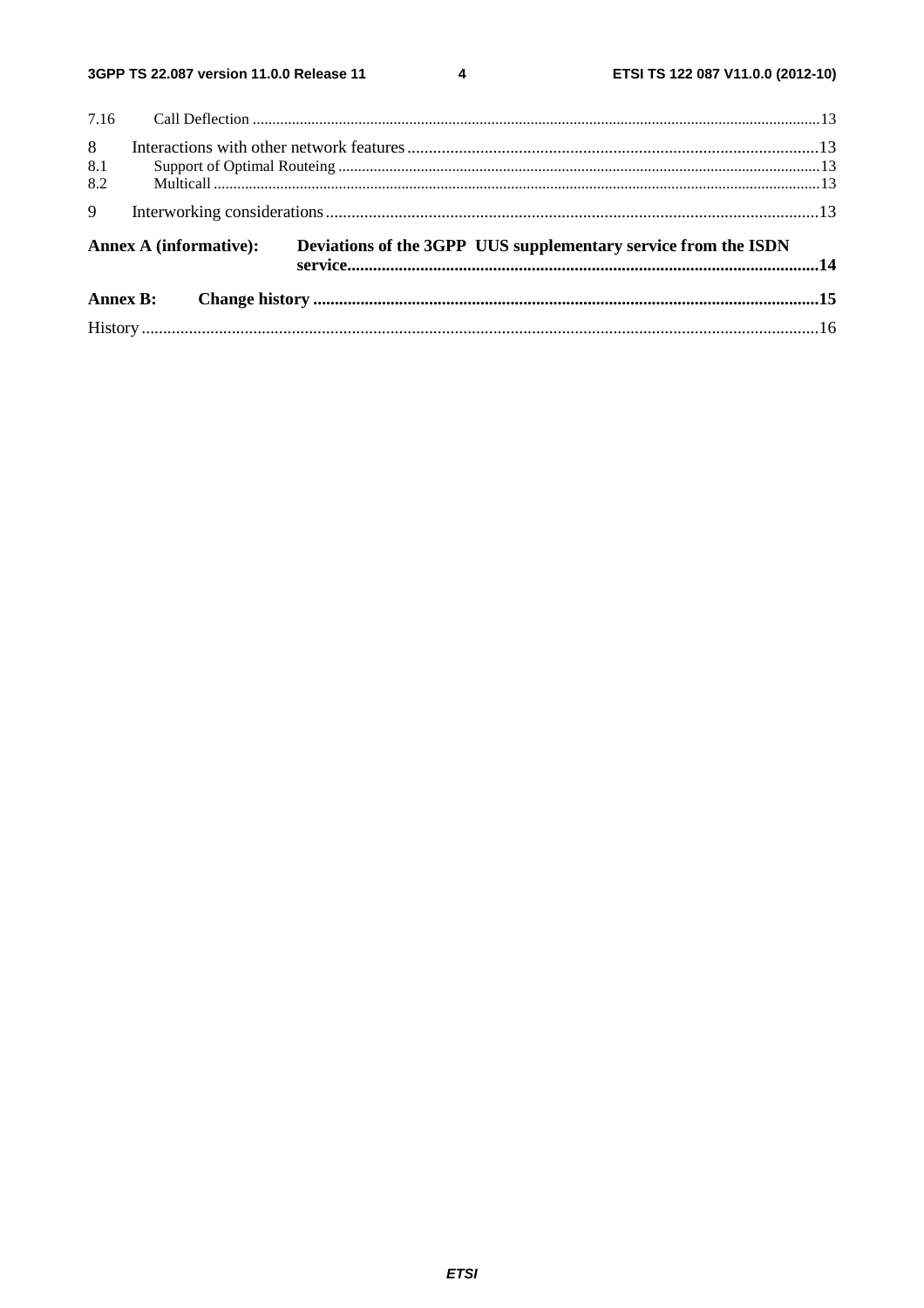## Foreword

This Technical Specification has been produced by the 3<sup>rd</sup> Generation Partnership Project (3GPP).

The contents of the present document are subject to continuing work within the TSG and may change following formal TSG approval. Should the TSG modify the contents of the present document, it will be re-released by the TSG with an identifying change of release date and an increase in version number as follows:

Version x.y.z

where:

- x the first digit:
	- 1 presented to TSG for information;
	- 2 presented to TSG for approval;
	- 3 or greater indicates TSG approved document under change control.
- y the second digit is incremented for all changes of substance, i.e. technical enhancements, corrections, updates, etc.
- z the third digit is incremented when editorial only changes have been incorporated in the document.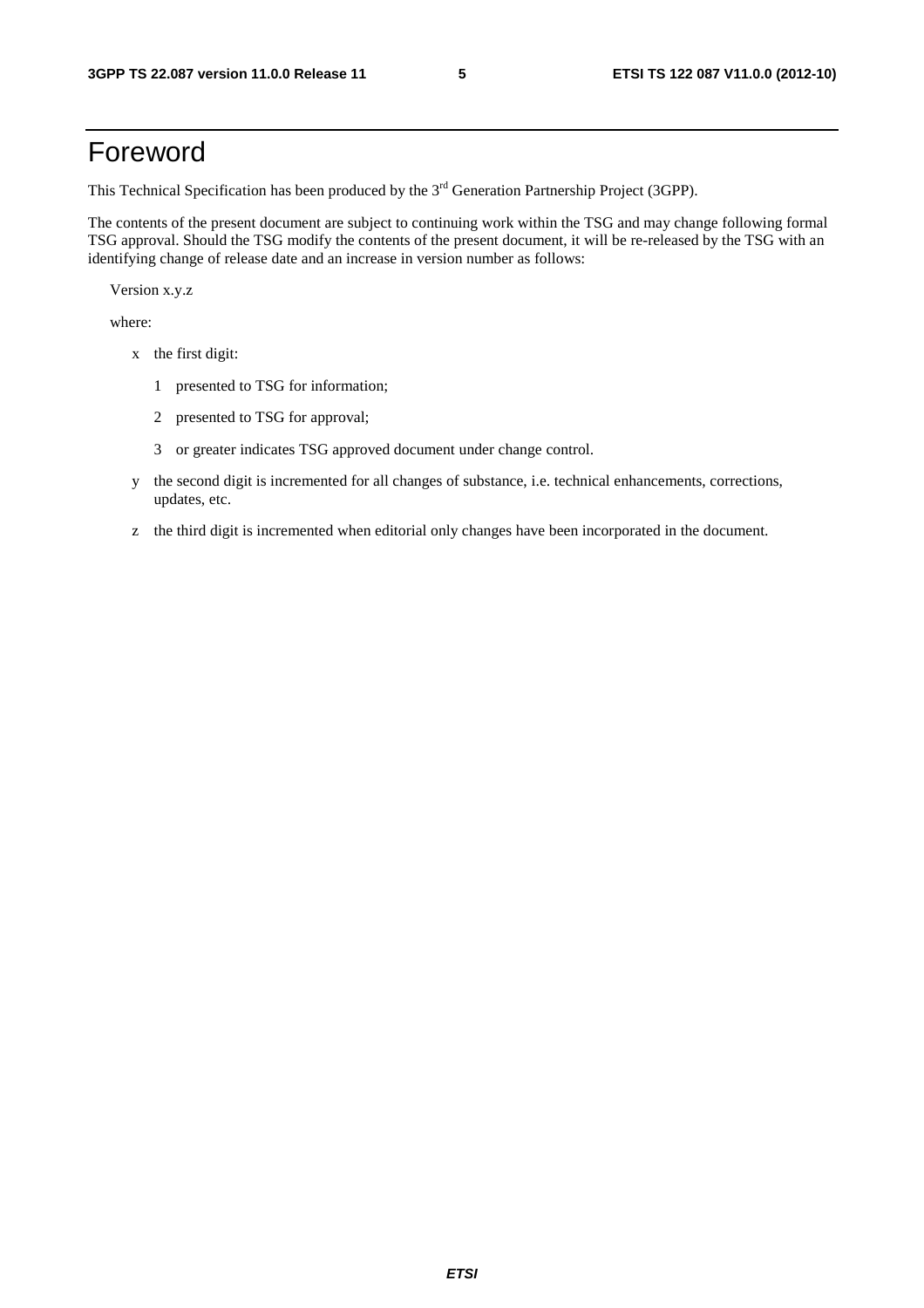### 1 Scope

The User-to-User Signalling (UUS) supplementary service allows a mobile subscriber to send/receive a limited amount of information to/from another PLMN or ISDN subscriber over the signalling channel in association with a call to the other subscriber.

## 2 References

The following documents contain provisions which, through reference in this text, constitute provisions of the present document.

- References are either specific (identified by date of publication, edition number, version number, etc.) or non-specific.
- For a specific reference, subsequent revisions do not apply.
- For a non-specific reference, the latest version applies. In the case of a reference to a 3GPP document (including a GSM document), a non-specific reference implicitly refers to the latest version of that document *in the same Release as the present document*.
- [1] 3GPP TS 21.905: "Vocabulary for 3GPP Specifications".
- [2] 3GPP TS 22.004: "General on supplementary services.
- [3] 3GPP TS 22.030: "Man-Machine Interface (MMI) of the Mobile Station (MS).
- [4] 3GPP TS 22.135: "Multicall stage 1".

## 3 Definitions and Abbreviations

#### 3.1 Definitions

For the purposes of this TS, the following definitions apply:

**User-to-User Information (UUI):** The information transferred by using the UUS supplementary service.

**UUS service:** The UUS services (Service 1, 2 and 3) are components of the UUS supplementary service. If the UUS supplementary service is provided to a subscriber, she can handle the UUS services independently within a call.

**Served subscriber:** The subscriber who has a provision of the UUS supplementary service and who activates the UUS supplementary service. For service 1 and 2 the served subscriber is always the calling subscriber, for service 3 either the calling or the called subscriber can be the served subscriber.

**Remote party:** For service 1 and 2 the remote party is the called party of a call to which the UUS supplementary service is activated by the served subscriber. For service 3 the remote party can be either the called or the calling party of an established call to whom the use of the UUS supplementary service is requested by the served subscriber.

#### 3.2 Abbreviations

For the purposes of this TS the following abbreviations apply.

**UUS** User-to-User Signalling

**UUI** User-to-User Information

Further GSM related abbreviations are listed in TS 21.905 [1].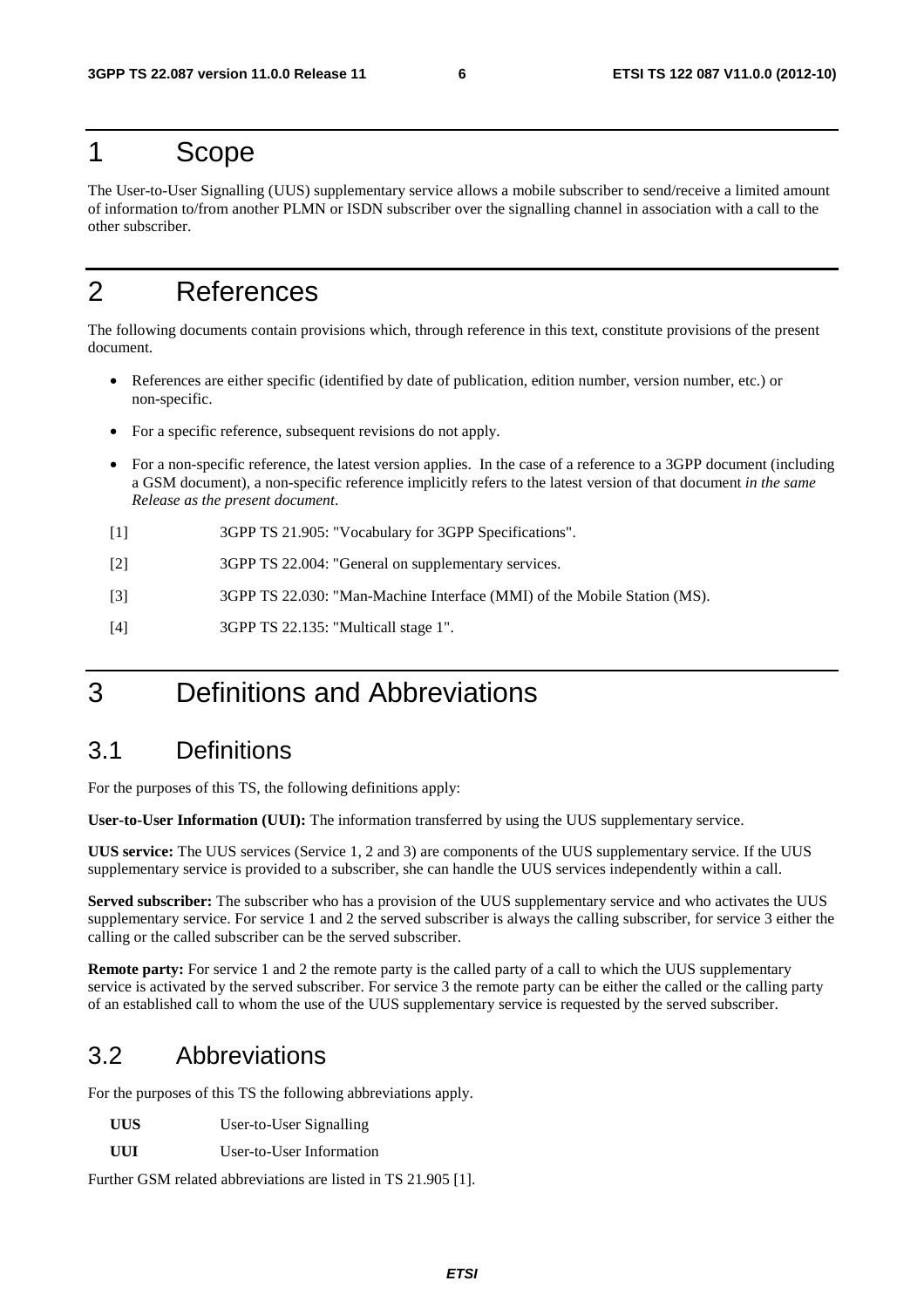## 4 Description

### 4.1 Description

The UUS supplementary service allows the served subscriber to send/receive a limited amount of subscriber generated information to/from another user in association with a call to the user. This information shall be passed transparently (i.e. without modification of contents) through the network. Normally, the network shall not interpret or act upon this information.

The served subscriber can send and receive UUI in different phases of the call depending on the service(s) to which the subscriber subscribes. These services are:

- Service 1: UUI can be sent and received during the origination and termination of a call, with UUI embedded within call control messages. The service 1 can be activated implicit by inserting UUI when set-up a call or explicit with an appropriate procedure. Service 2: UUI can be sent and received after the served subscriber has received an indication that the remote party is being informed of the call and prior to the establishment of the connection. UUI sent by the served subscriber prior to receiving the acceptance of the call by the remote party, may as a network option be delivered to the remote party after the call has been established. The service 2 shall be activated explicitly.
- Service 3: User-to-user-information can be sent and received only while the connection is established. The service 3 shall be activated explicitly.

Service 1, service 2 and service 3 shall allow the transmission of UUI with the maximum length of 128 octets per message.

#### 4.2 Applicability to telecommunication services

The applicability of this supplementary service is defined in TS 22.004 [2].

## 5 Normal procedures with successful outcome

#### 5.1 Provision

The UUS supplementary service shall be provided to the served subscriber after pre-arrangement with the service provider. The remote party needs no subscription of the UUS supplementary service.

NOTE: The remote party is able to send UUI without provision of the UUS supplementary service when the service is activated against her by the served subscriber.

As a service provider option, one or any combination of the following shall be provided:

- service 1 (implicitly requested andexplicitly requested);
- service 2;
- service 3.

#### 5.2 Withdrawal

The UUS supplementary service and several UUS services shall be withdrawn by the service provider upon the subscriber's request or for service providers reasons.

The supplementary service UUS shall be withdrawn if all UUS services provided to the served subscriber are withdrawn.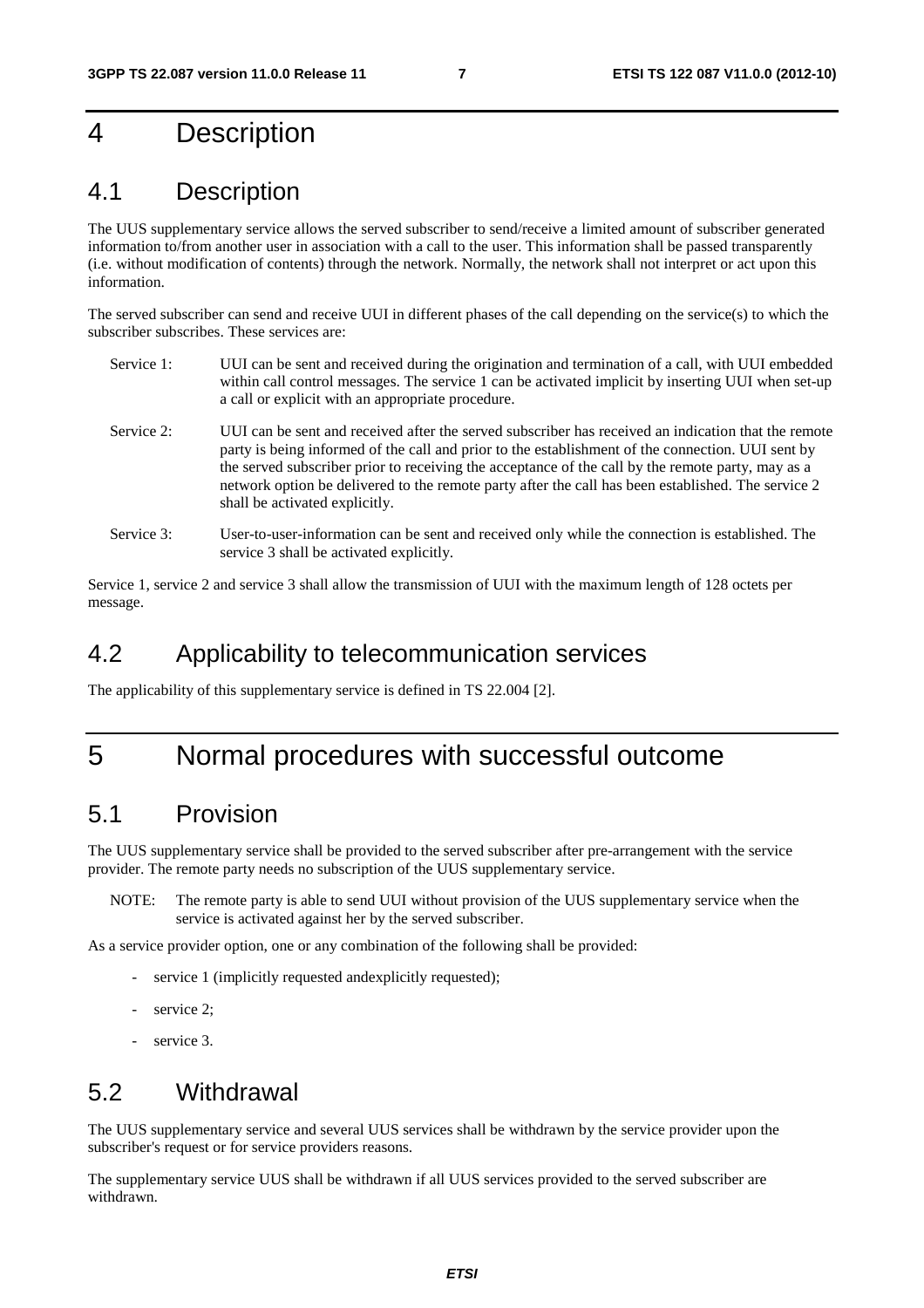## 5.3 Registration and Erasure

not applicable.

### 5.4 Activation and Deactivation

The UUS supplementary service shall be activated by the service provider as a result of provision and deactivated as a result of withdrawal.

#### 5.5 Invocation

The UUS supplementary service is invoked if at least one UUS service is activated by the served subscriber.

### 5.6 Interrogation

not applicable.

## 5.7 Handling of UUS services

#### 5.7.1 Activation

UUS service is activated when:

- activation is implicitly requested (for service 1); or
- activation is explicitly requested (for service 1, service 2 and service 3) and is accepted by the remote party.

Depending on the served subscriber subscription to the UUS supplementary service and the provision of the UUS services by the service provider, service 1 implicit, service 1 explicit, service 2 and service 3 can be activated individually or in combination. Service 1 implicit and service 1 explicit cannot be simultaneously active.

Once an UUS service is activated the network shall accept UUI from either subscriber in the call, according to the service that has been activated.

The network shall confirm the explicit activation of a UUS service (service 1, 2 and 3) to the served subscriber. This confirmation shall be preceded by an end-to-end check by the network for service availability.

The network shall interrogate the remote party and check for the availability of the UUS service on the remote party's side. The mobile station shall confirm the requested services if it is able to handle the UUS service. The remote party shall not have the possibility to confirm or reject the request for the UUS service on a per call basis. No response from the remote party shall be taken by the network as a rejection of the request for the UUS service.

NOTE: Nevertheless the remote party may restrict the use of a UUS service by pre-programming of the mobile station to reject incoming UUS activation requests.

The network shall explicitly indicate to the calling mobile subscriber whether or not the requested service has been successfully activated.

#### 5.7.1.1 Service 1

UUS service 1 shall be activated by the calling mobile subscriber when originating a call if UUI transfer is desired in either direction.

Service 1 is automatically deactivated when the call is terminated.

Service 1 can be activated by means of an implicit activation request or an explicit activation request.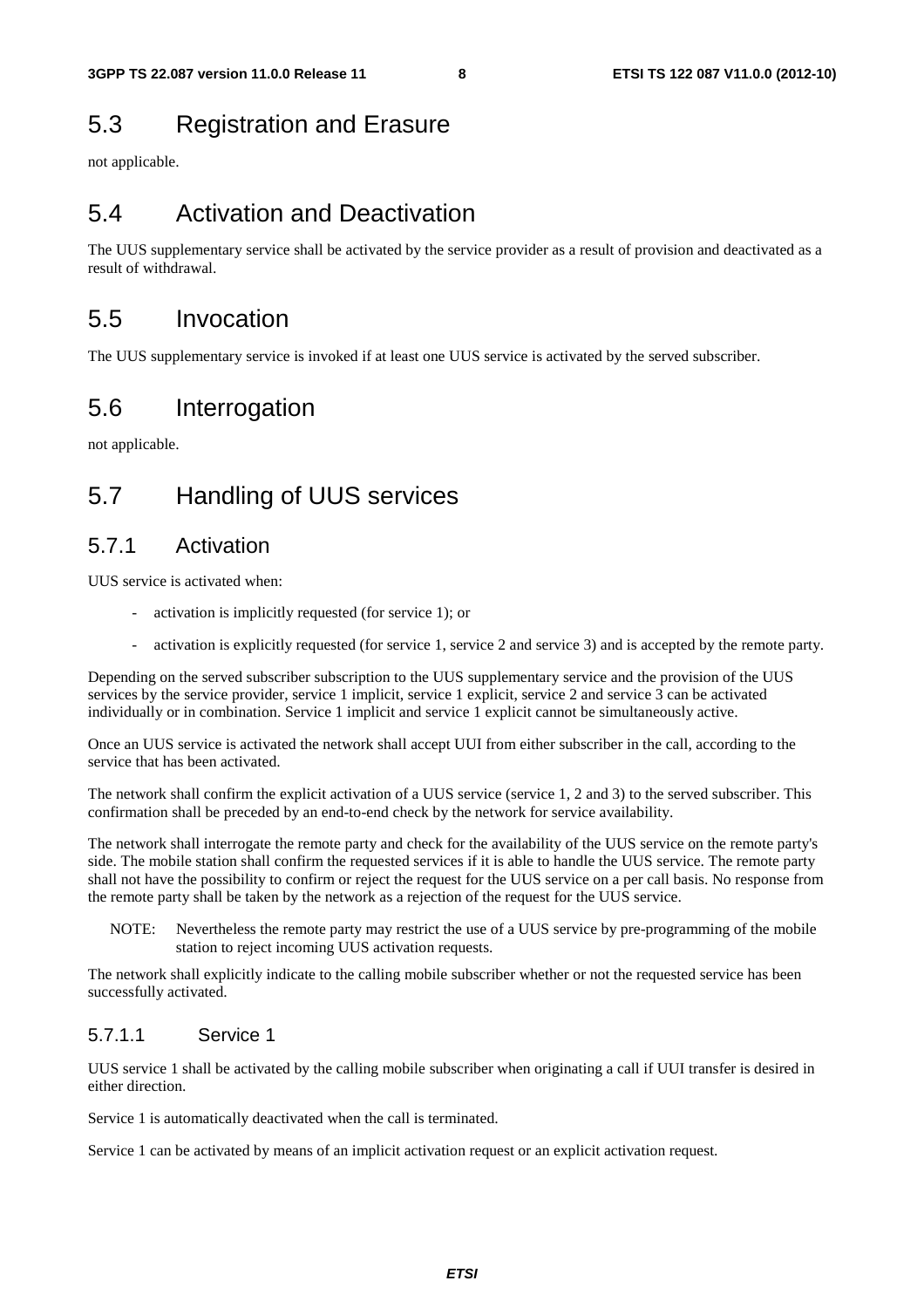#### **Implicit activation:**

Service 1 is implicitly activated when UUI is included when originating a call.

When service 1 is implicitly activated, service 1 is active for the call, i.e. the remote party is not required to send a response to the implicit activation request. However, the remote party can include UUI in the call response.

#### **Explicit activation:**

The UUS service 1 shall be activated explicitly by using of the procedure defined in TS 22.030 [3].

The served mobile subscriber shall be given an explicit response (acceptance or rejection) to an explicit activation request. An explicit activation request can include UUI.

When service 1 is explicitly requested, the remote party can include UUI when accepting the activation request for the UUS supplementary service.

#### 5.7.1.2 Service 2

The UUS service 2 shall be activated by using of the procedure defined in TS 22.030 [3].

Service 2 shall be activated by the served subscriber when originating a call, if UUI transfer is desired in either direction.

Service 2 shall be explicitly requested. The served mobile subscriber shall be given an explicit response (acceptance or rejection) to an explicit activation request.

Service 2 is automatically deactivated when the called subscriber is no longer being informed of the call, i.e. if the call is established or released.

#### 5.7.1.3 Service 3

The served subscriber can explicit request the activation of service 3 when a call is originated or after the connection has been established by using the procedure defined in TS 22.030 [3]. The request for the UUS service 3 shall be accepted from the remote party in order to activate the UUS supplementary service. The served user shall be given an explicit response (acceptance or rejection) to the explicit activation request.

Service 3 is automatically deactivated when the call is no longer established.

#### 5.7.1.4 "UUS required" request

When a call is originated, the calling subscriber can specify whether the requested UUS service(s) is (are) required for the call, i.e. if the call should be completed or not if UUI cannot be passed. If the "UUI-required" indication is given by the subscriber, the call shall not be completed if UUI cannot be passed to the called subscriber. If the "UUI-notrequired" indication is given by the subscriber, the call will be completed even if UUI cannot be passed. If service 1 is implicitly requested or if service 3 is requested during the call, it cannot be requested as "UUI-required".

#### 5.7.2 Invocation and operation

If activated by the served subscriber a UUS service shall be invoked when UUI is sent by either subscriber to the network.

When a subscriber sends UUI the network shall not confirm its delivery to the subscriber.

For service 2 and 3, when sending a UUI message, the subscriber can indicate that the subscriber will send further UUI associated with this UUI message. This indication shall be given to the receiving subscriber.

When sending a UUI message, the subscriber may indicate the use of particular user protocol associated with the UUI message. This indication shall be given to the receiving subscriber. The identification of, and the use of, user protocols is outside of this standard.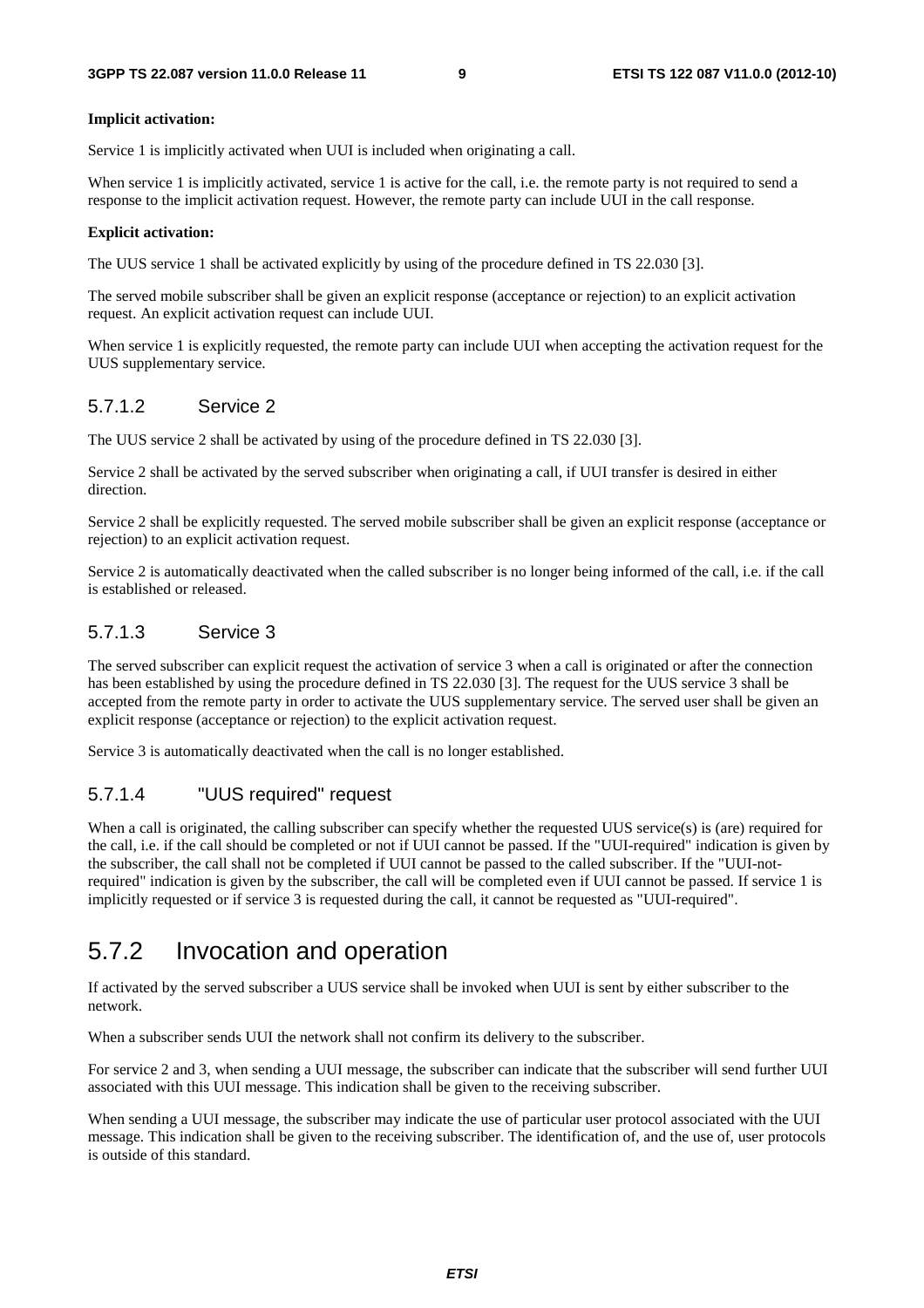#### 5.7.2.1 Service 1

A PLMN subscriber can transfer UUI when originating a call. When service 1 has been activated, either subscriber can include UUI when accepting, rejecting, or terminating a call.

NOTE: It is possible for a calling subscriber to invoke the UUS service 1 with a call set-up and terminate the call before the connection is established.

#### 5.7.2.2 Service 2

Any time between activation of service 2 and connection is established, either subscriber can transfer up to 2 UUI messages in each direction to the other subscriber involved in the call.

#### 5.7.2.3 Service 3

After service 3 has been activated, either subscriber can transfer UUI to the other subscriber on the call after the connection has been established.

NOTE: The amount of UUI messages that can be transferred with service 3 shall be defined.

#### 5.7.2.4 Charging requirements

The served subscriber shall be charged according to the number of UUI messages transferred in either direction. When charging for UUI the destination (e.g. international calls, diverted calls) of the related call shall not be considered.

It shall be possible to charge for the invocation of the UUS supplementary service even if there are no other call charges.

## 6 Exceptional procedures or unsuccessful outcome

#### 6.1 Provision and Withdrawal

No exceptional procedures.

#### 6.2 Registration and Erasure

not applicable.

#### 6.3 Handling of UUS services

#### 6.3.1 Activation

If the network cannot accept an implicit request for the activation of UUS service 1, no notification shall be given to the subscriber.

In all other cases, if the network cannot accept a request for the activation of a UUS service, the network shall reject the activation. In addition, the network shall indicate which of service 1, service 2 and/or service 3 have been rejected. For the rejection of the activation request the following reasons may be possible:

- service not subscribed to;
- necessary signalling connectivity does not exist between sending and receiving subscribers;
- conflicting situation with other supplementary service (e.g. CUG, incoming call barring);
- service is already active;
- network congestion.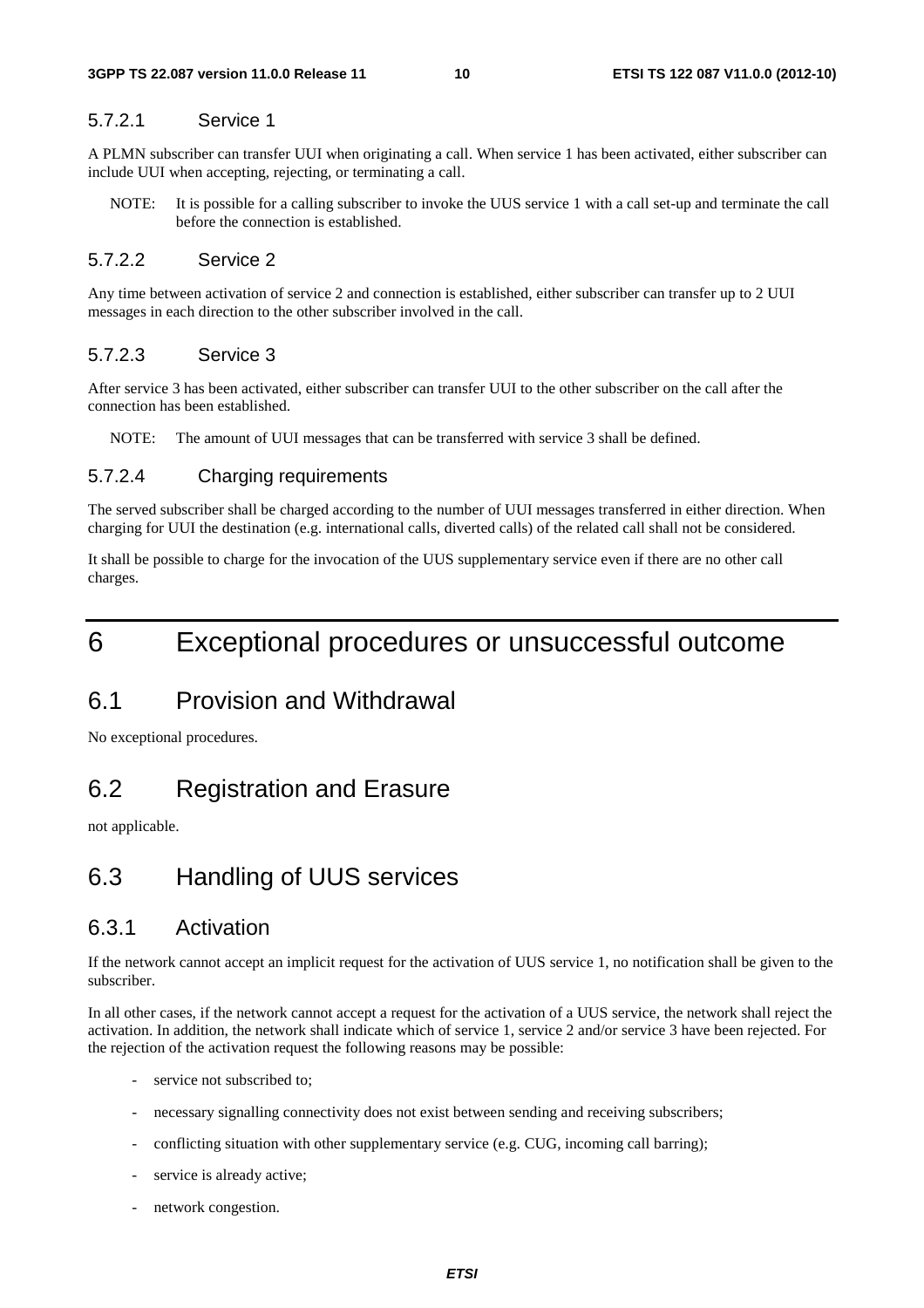### 6.3.2 Invocation

The subscriber may not be able to interpret incoming UUI. In such situations, the user can discard this information without disrupting normal call handling. No specific signalling is provided by the network to accommodate this situation.

Under circumstances of network congestion or failure, the network may discard services 2 and 3 UUI.

## 7 Interactions with other supplementary services

### 7.1 Call forwarding unconditional

No impact

NOTE: UUI or an activation request for a UUS service will be forwarded with the call even in the case the forwarding subscriber has no subscription of the relevant UUS service.

## 7.2 Call forwarding on mobile subscriber busy

If call forwarding on mobile subscriber busy is invoked as a result of a network determined user busy condition (NDUB) of the called subscriber, any UUI and UUS request accompanies the call set-up request shall be forwarded with the call

If call forwarding on mobile subscriber busy is invoked as a result of an user determined user busy condition (UDUB) the following cases shall be distinguished:

- If the UDUB condition is met before alerting any UUI and UUS request accompanies the call set-up request shall be forwarded with the call.
- If the UDUB condition is met after alerting the interactions as defined for call forwarding on no reply shall apply.

UUI included in a UDUB request by the forwarding subscriber shall be ignored by the network.

NOTE: UUI or an activation request for a UUS service will be forwarded with the call even in the case the forwarding subscriber has no subscription of the relevant UUS service.

## 7.3 Call forwarding on no reply

#### **Service 1:**

If UUS service 1 is implicitly requested to the forwarding subscriber the UUI shall be transferred to the forwarded-to party after the invocation of CFNRy.

If UUS service 1 is explicitly requested with the option "UUS required' to a called subscriber who has CFNRy active and operative and the no-reply condition timer expires, the call shall be released.

If UUS service 1 is explicitly requested with the option "UUS not required' to a called subscriber who has CFNRy active and operative, CFNRy shall be invoked. If the called subscriber has confirmed the UUS service 1 request prior to the invocation of CFNRy, the UUI and the UUS request shall be transferred to the forwarded-to party. Otherwise the UUI and the UUS request shall not be forwarded with the call.

#### **Service 2:**

If UUS service 2 is requested with the option "UUS not required' to a called subscriber who has CFNRy active and operative, CFNRy shall be invoked but no UUS activation request will be given to the forwarded-to subscriber.

If UUS service 2 is requested with the option "UUS required' to a called subscriber who has CFNRy active and operative, CFNRy shall not be invoked.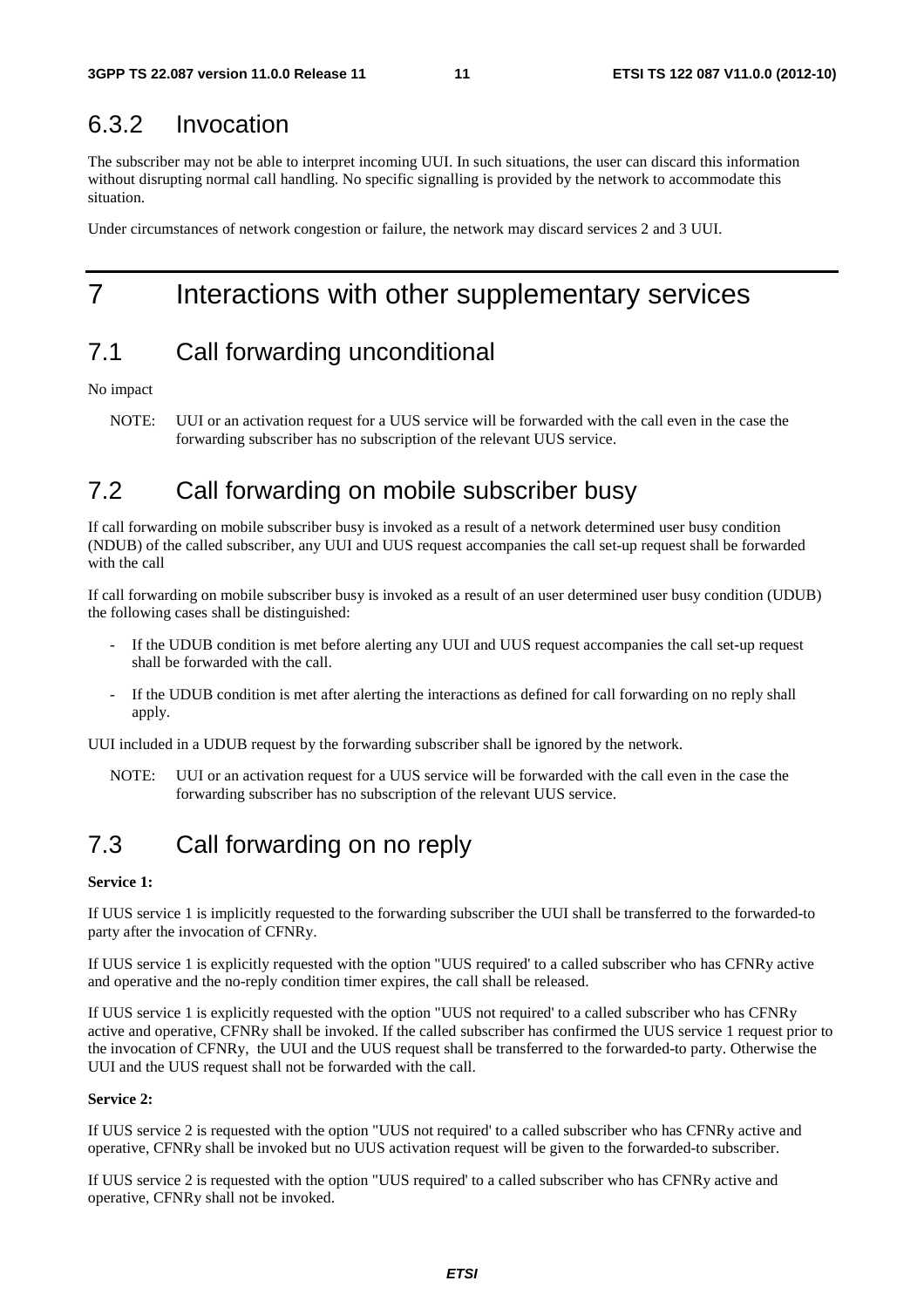#### **Service 3:**

Any activation request for UUS service 3 that accompanies the call set-up request shall be forwarded with the call.

NOTE: UUI or an activation request for a UUS service will be forwarded with the call even in the case the forwarding subscriber has no subscription of the relevant UUS service.

#### 7.4 Call forwarding on mobile subscriber not reachable

No impact

NOTE: UUI or an activation request for a UUS service will be forwarded with the call even in the case the forwarding subscriber has no subscription of the relevant UUS service.

### 7.5 Call waiting

UUI for the operation of UUS service 1 included in the call request shall be delivered with the call waiting indication to the called subscriber.

There are no interactions with service 2 and service 3.

### 7.6 Call hold

A subscriber who has invoked the Call Hold supplementary service may send or receive UUI to/from both the active and the held party. If the served subscriber has an active and a held call the mobile station shall indicate which party has sent a received UUI message.

#### 7.7 Completion of calls to busy subscribers

Requests for the activation of a UUS service contained in the original call request shall be stored with the request for the invocation of the CCBS supplementary service.

The network shall also store any UUI containing in the original call request and use this stored UUI in the CCBS call.

#### 7.8 Explicit call transfer

When calls are transferred as a result of invocation of the explicit call transfer supplementary service, UUS services activated on either of the calls prior to the invocation of the explicit call transfer supplementary service shall be automatically deactivated by the network.

No specific notification shall be sent to the involved subscribers when the UUS services are no longer activated.

The subscribers involved in the transferred call may request the activation of service 3 again, if required.

### 7.9 Multi party service

During a MPTY the MPTY-Manager can send and receive UUI to/from each remote party separately. The mobile station of the multi party manager shall indicate from which remote party a received UUI message was sent.

UUI shall not be transferred between remote parties.

### 7.10 Advice of charge

No impact.

NOTE: The Advice of Charge services may not provide any information concerning charges for the use of the UUS supplementary service.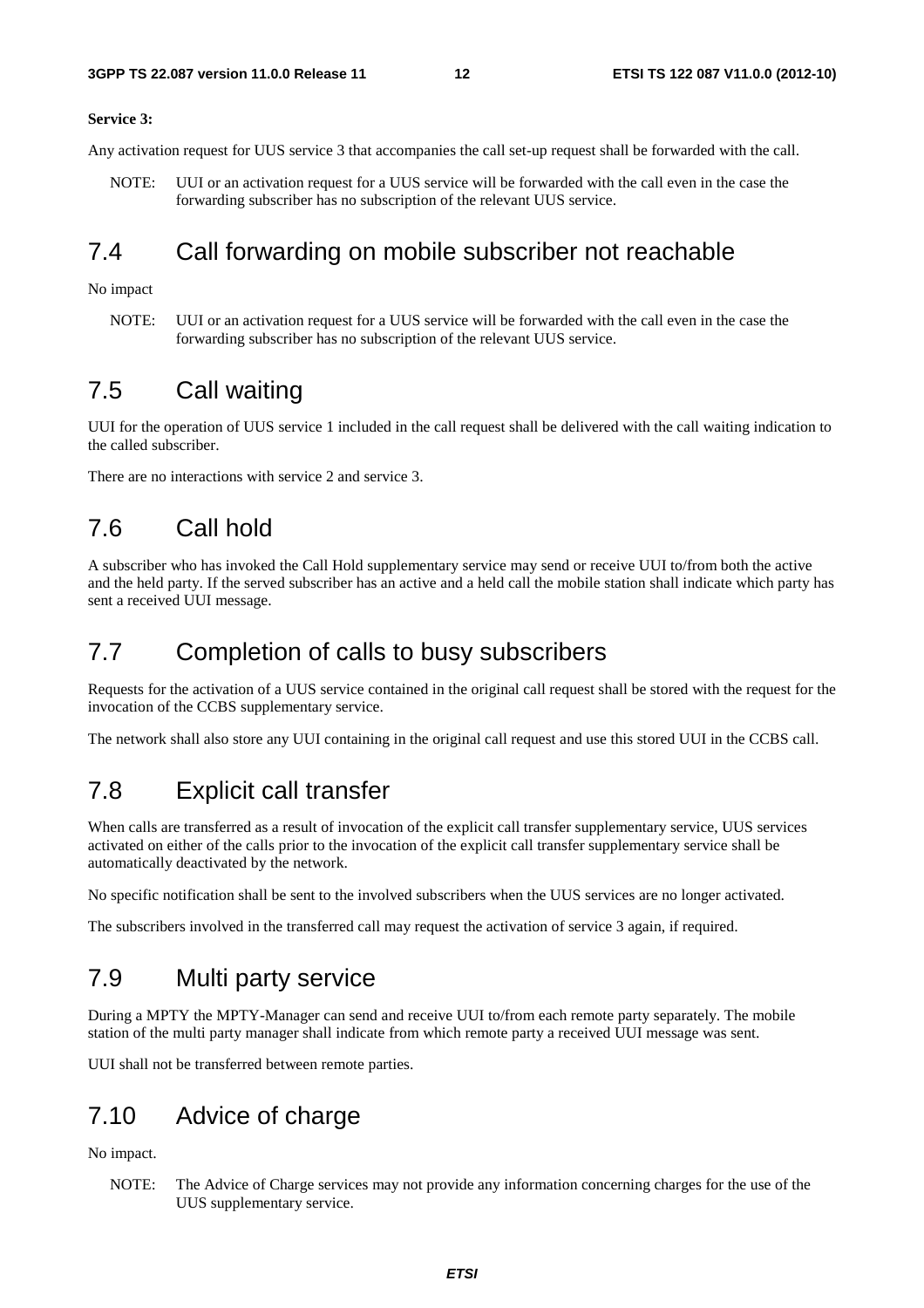### 7.11 Barring of outgoing calls

no impact

### 7.12 Barring of outgoing international calls

no impact

### 7.13 Barring of outgoing international calls except those directed to the home PLMN country

no impact

#### 7.14 Barring of incoming calls

no impact.

## 7.15 Barring of incoming calls when roaming outside the home PLMN country

no impact.

### 7.16 Call Deflection

If Call Deflection is invoked before alerting the same interactions as for Call forwarding on mobile subscriber busy shall apply.

If Call Deflection is invoked after alerting the same interactions as for Call forwarding on no reply shall apply.

## 8 Interactions with other network features

## 8.1 Support of Optimal Routeing

The invocation of Optimal Routeing in case of late call forwarding shall have no impact on the interactions of UUS with the call forwarding supplementary services as defined in section 7.

## 8.2 Multicall

See TS 22.135 [4].

## 9 Interworking considerations

The UUS supplementary service can be delivered only when both subscribers' networks provide a means of conveying the UUI.

Some networks may support the transmission of UUI with a maximum length of only 32 octets per message for service 1. In the interworking case only the first 32 octets of UUI with more than 32 octets per message shall be transferred. No notification about the limitation of the UUI shall be given to any subscriber.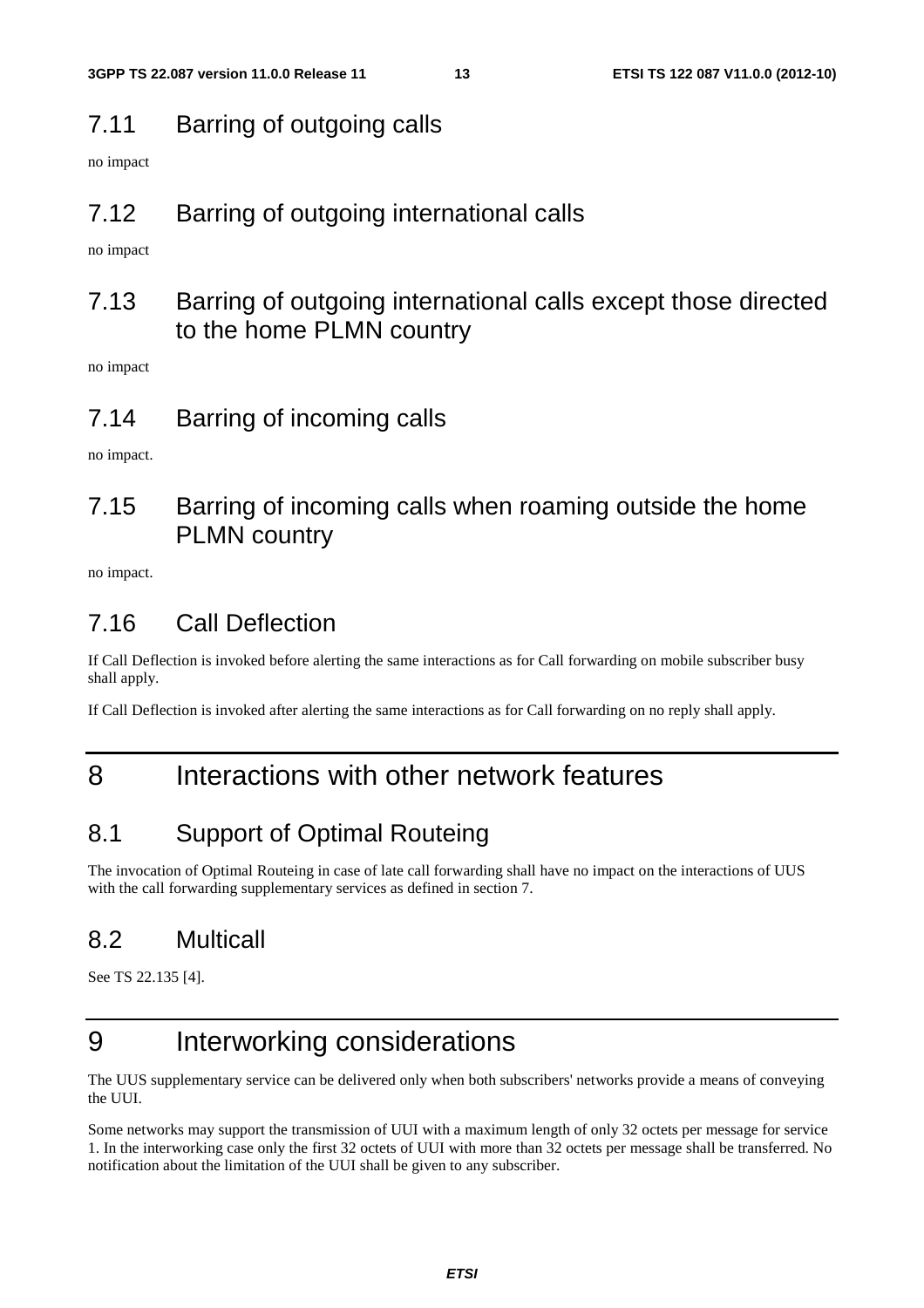## Annex A (informative): Deviations of the 3GPP UUS supplementary service from the ISDN service

The ISDN service UUS allows as a network option the transfer of UUI with a maximum length of 32 octets for service 1. This option shall not be supported in PLMNs. However there is the possibility that networks using the phase 1 or phase 2 standard can support the UUS service 1 implicitly requested with 32 octets. These networks shall apply the rules defined in the section 8, Interworking considerations.

In the 3GPP specification some charging requirement are defined. These requirements shall allow network operators to charge their subscribers for the use of and to prevent misuse of the UUS supplementary service.

Because of the different handling of busy states in ISDN the interactions with call forwarding on mobile subscriber busy are different.

The network option to allow forwarding of UUS requests and UUI only if the forwarding subscriber has the subscription of the relevant UUS service is not supported.

The general principle of CCBS to retain all information of the original call set-up and reusing this information for the CCBS call shall also be valid for the UUS supplementary service. Therefore the UUI contained in the original call setup shall be stored in network and reused in the CCBS call.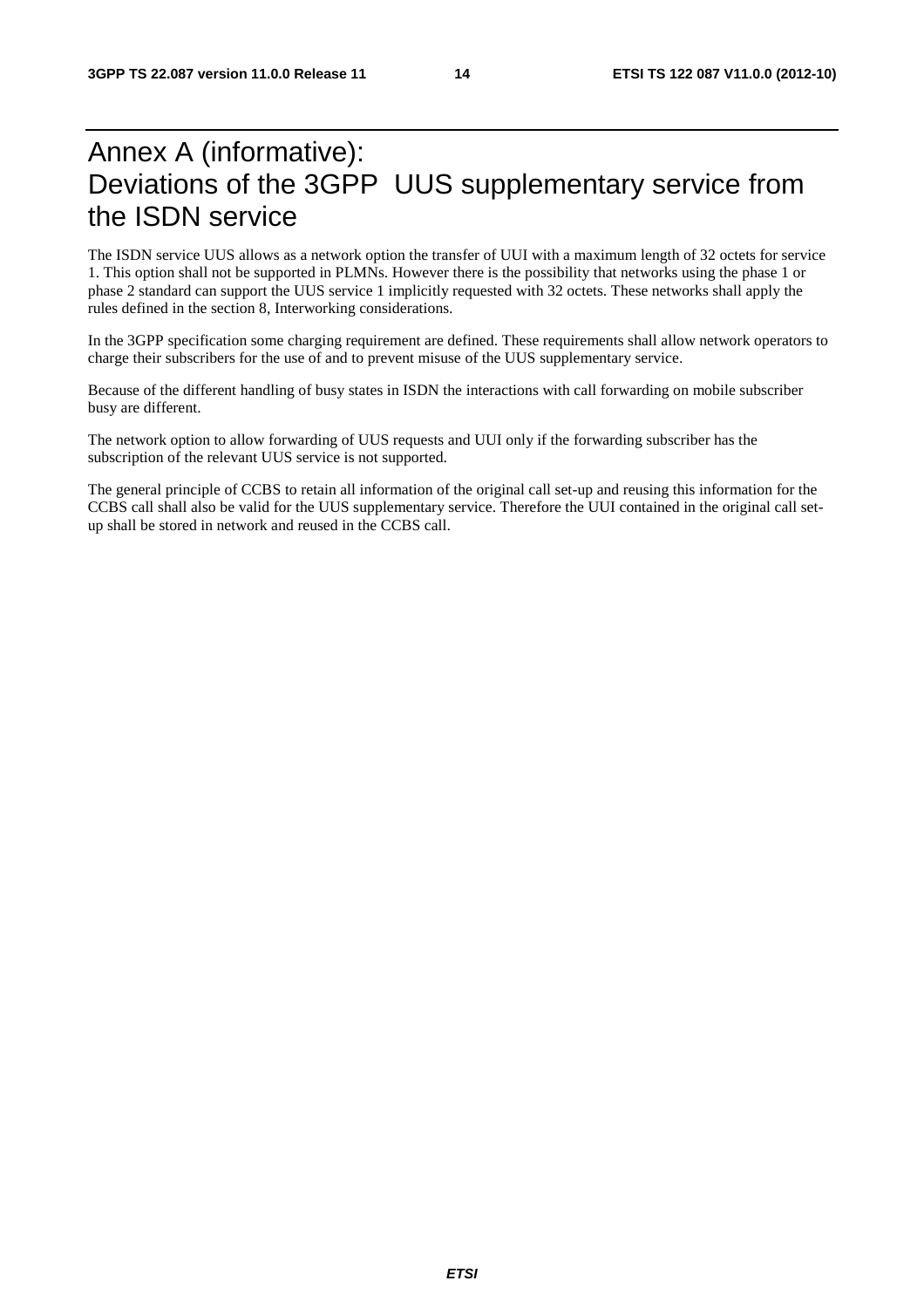## Annex B: Change history

| <b>Change history</b> |           |                     |                     |           |                |       |                |                                                                                |        |            |                      |
|-----------------------|-----------|---------------------|---------------------|-----------|----------------|-------|----------------|--------------------------------------------------------------------------------|--------|------------|----------------------|
| TSG SA# SA Doc.       |           | SA <sub>1</sub> Doc | <b>Spec</b>         | <b>CR</b> | <b>Rev Rel</b> |       | Cat            | Subject/Comment                                                                | Old    | <b>New</b> | WI                   |
| Jun 1999              |           |                     | <b>GSM</b><br>02.87 |           |                |       |                | Transferred to 3GPP SA1                                                        | 7.1.0  |            |                      |
| SA#04                 |           |                     | 22.087              |           |                | R99   |                | Transferred to 3GPP SA1                                                        |        | 3.0.0      |                      |
| SP-05                 | SP-99479  | S1-99634            | 22.087              | 001       |                | R99   | D              | Editorial changes for alignment                                                | 3.0.0  | 3.0.1      | Editorial<br>changes |
| SP-05                 | SP-99450  | S1-99788            | 22.087              | 002       |                | R99   | $\overline{B}$ | Multicall (This CR was wrongly<br>marked as 22,086 and should<br>be to 22,087) | 3.0.1  | 3.1.0      | Multicall            |
| SP-11                 | SP-010065 | S1-010258           | 22.087              |           |                | Rel-4 |                | Transferred to 3GPP Release 4                                                  | 3.1.0  | 4.0.0      |                      |
| SP-16                 | SP-020267 | S1-021043           | 22.087              |           |                | Rel-5 |                | Updated from Rel-4 to Rel5                                                     | 4.0.0  | 5.0.0      |                      |
| SP-26                 |           | SP-040744 S1-040997 | 22.087              |           |                | Rel-6 |                | Updated from Rel-5 to Rel-6                                                    | 5.0.0  | 6.0.0      |                      |
| SP-36                 |           |                     | 22.087              |           |                | Rel-7 |                | Updated from Rel-6 to Rel-7                                                    | 6.0.0  | 7.0.0      |                      |
| SP-42                 |           |                     |                     |           |                | Rel-8 |                | Updated from Rel-7 to Rel-8                                                    | 7.0.0  | 8.0.0      |                      |
| SP-46                 |           |                     |                     |           |                |       |                | Updated to Rel-9 by MCC                                                        | 8.0.0  | 9.0.0      |                      |
| 2011-03               |           |                     |                     |           |                |       |                | Update to Rel-10 version (MCC)                                                 | 9.0.0  | 10.0.0     |                      |
| 2012-09               |           |                     |                     |           |                |       |                | Updated to Rel-11 by MCC                                                       | 10.0.0 | 11.0.0     |                      |